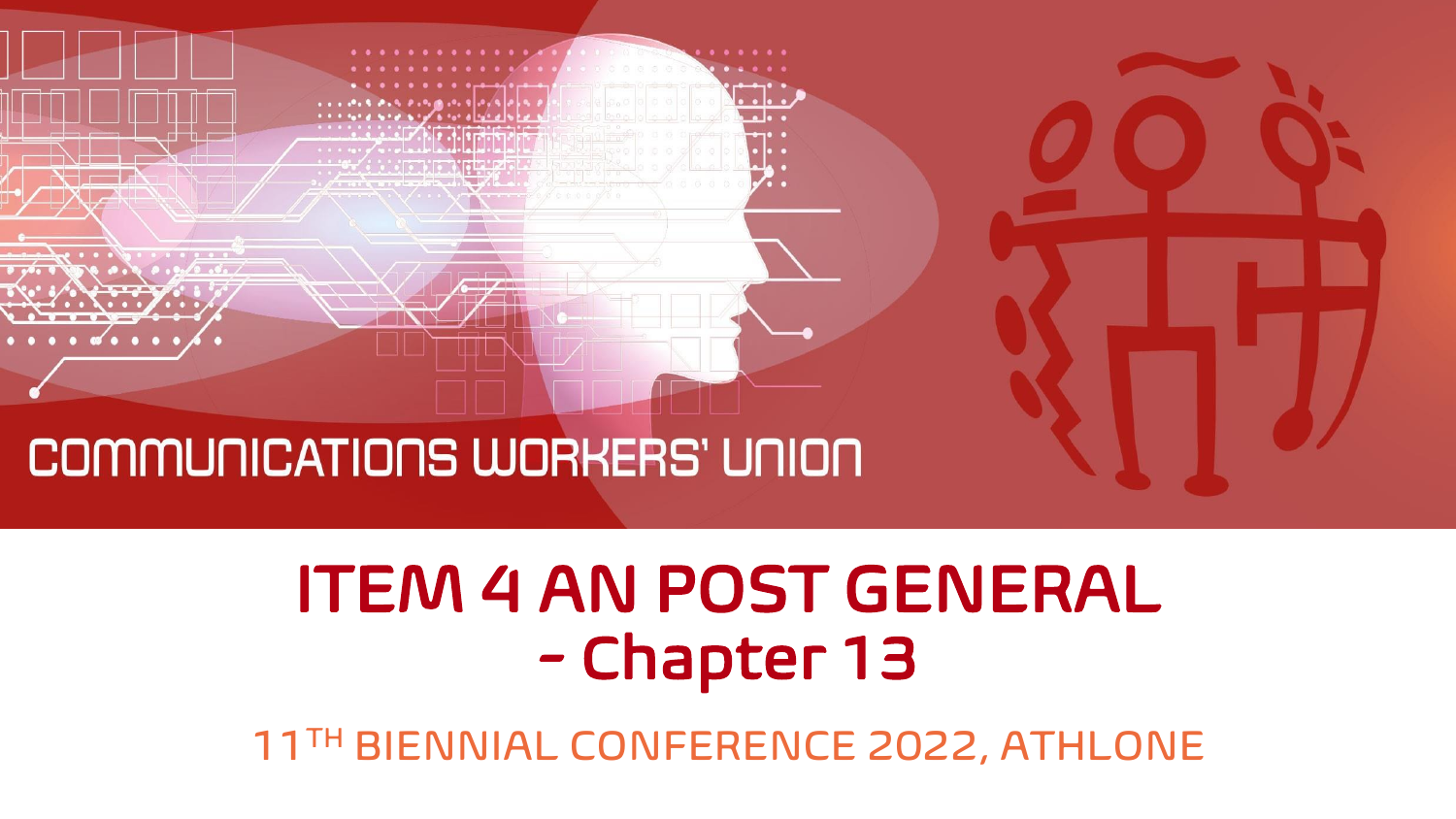

# Appointments & Contracts

### Appointment Process:

- Two years' continuous unbroken employment
- Intermittent service does not exceed 4 weeks in any year
- Vacancies no requirement for 2 years' service – must complete probation
- Can still be released

### Contracts Project:

- Examine the contractual status of all temporarily employed staff
- Correct where wrong
- Identify why this happened
- Make recommendations in relation to how the Company offers employment contracts in the future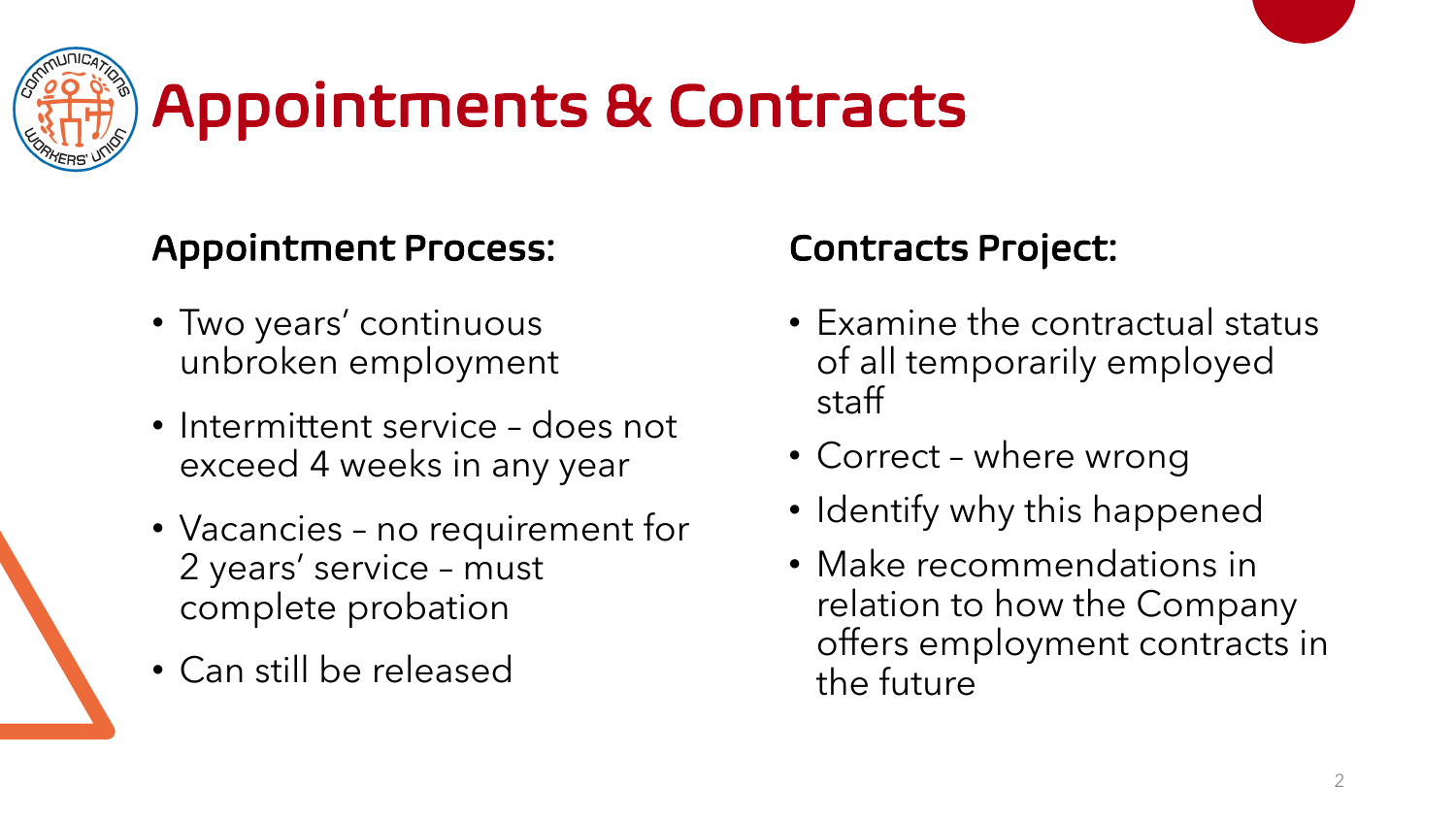

## Agreed Policies

- Transfer Policy
- Adverse Weather Policy
- Remote Working Policy
- Right to Disconnect Policy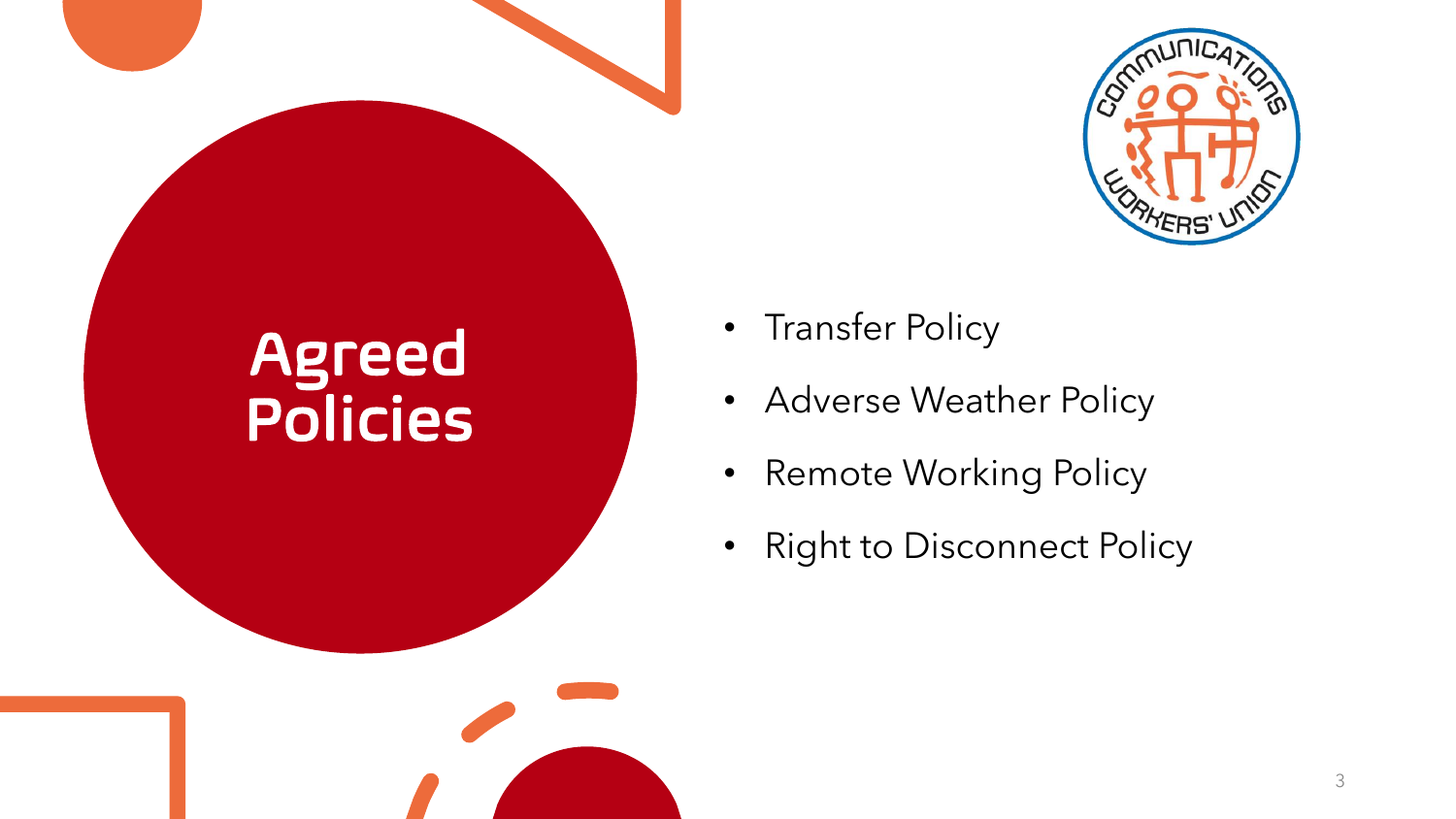

# Right to Disconnect

- The world of work has changed profoundly over recent years
- The right to disconnect refers to the right of employees to disconnect from their work and to not receive or answer any work-related emails, calls or messages outside of normal working hours
- The policy confirms the Company's commitment to ensuring that, where practicable, you disconnect from work outside of your normal working hours, enjoy your free time without being disturbed and create a sustainable work/life balance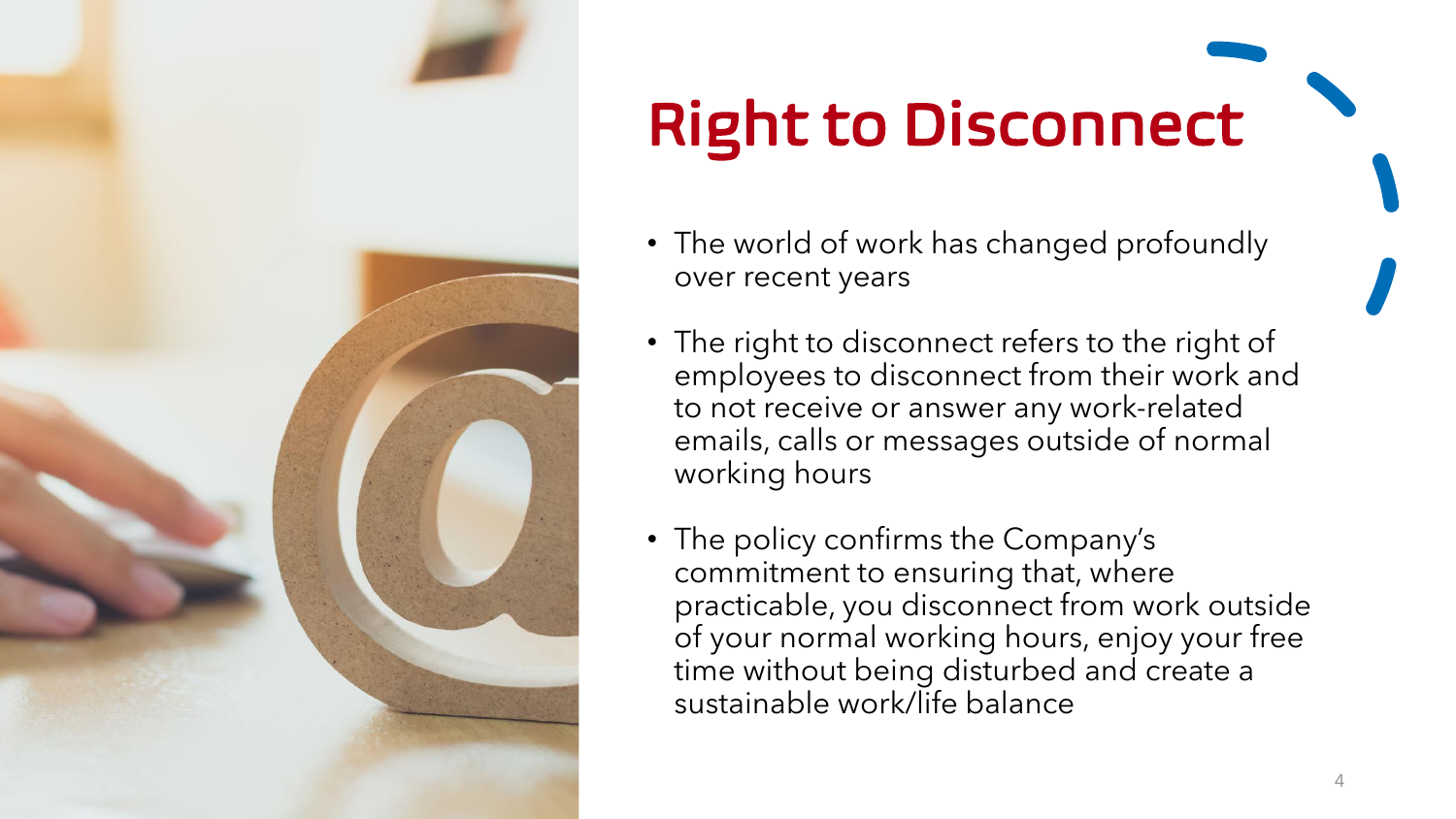

# Right to Disconnect

### **The Policy recognises:**

that there may be legitimate occasions where contact occurs outside of normal working hours

some employees may send communications at times which are inopportune for other employees, e.g. late nights/weekends, and regard should be taken to the timing of emails for this reason

some employees choose or may request to work in a more flexible manner outside normal working hours to address their work/life balance needs and caring arrangements

no meetings should generally be scheduled before or after normal working hours, or during lunch breaks, unless absolutely necessary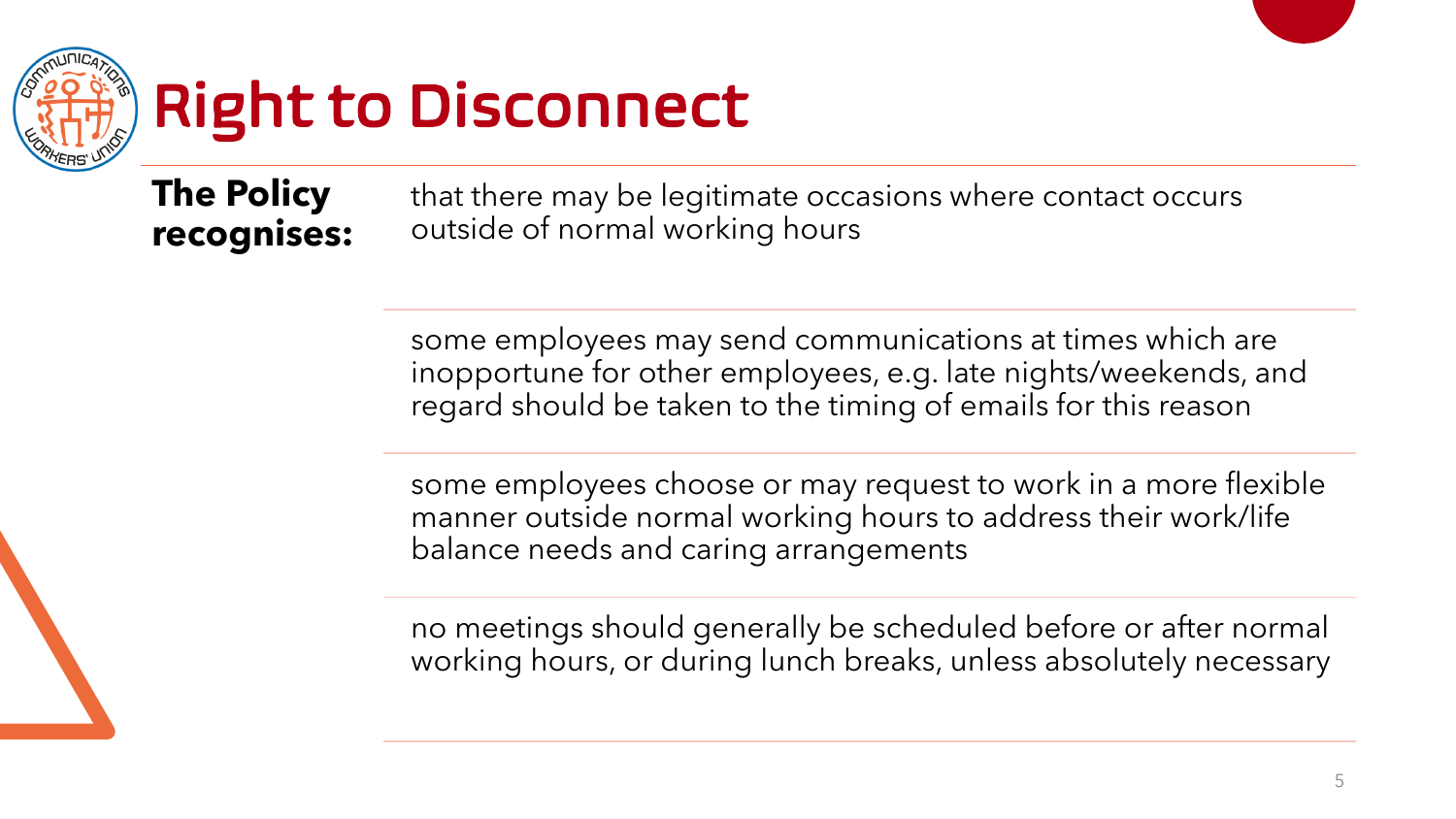

# **Security and Staff Assaults**

- New agreement and guidelines concluded
- We have agreed to adopt the Health & Safety Authority definition of workplace violence, which will include the mandatory reporting of incidents
- The scope of the guidance has been extended Company-wide and will apply to all staff, irrespective of where they work or the nature of their work
- The guidelines now offer more guidance on supports and details on the Employee Assistance Programme
- Incidents of Assaults on Duty will generally be viewed as "once off" in nature and will not count towards triggering entry to or escalation under ASMP
- The ex-gratia payment is increased from  $\epsilon$ 100 to  $\epsilon$ 250 and it will also be reviewed biennially, based on CPI movement in the previous two years
- New signage agreed

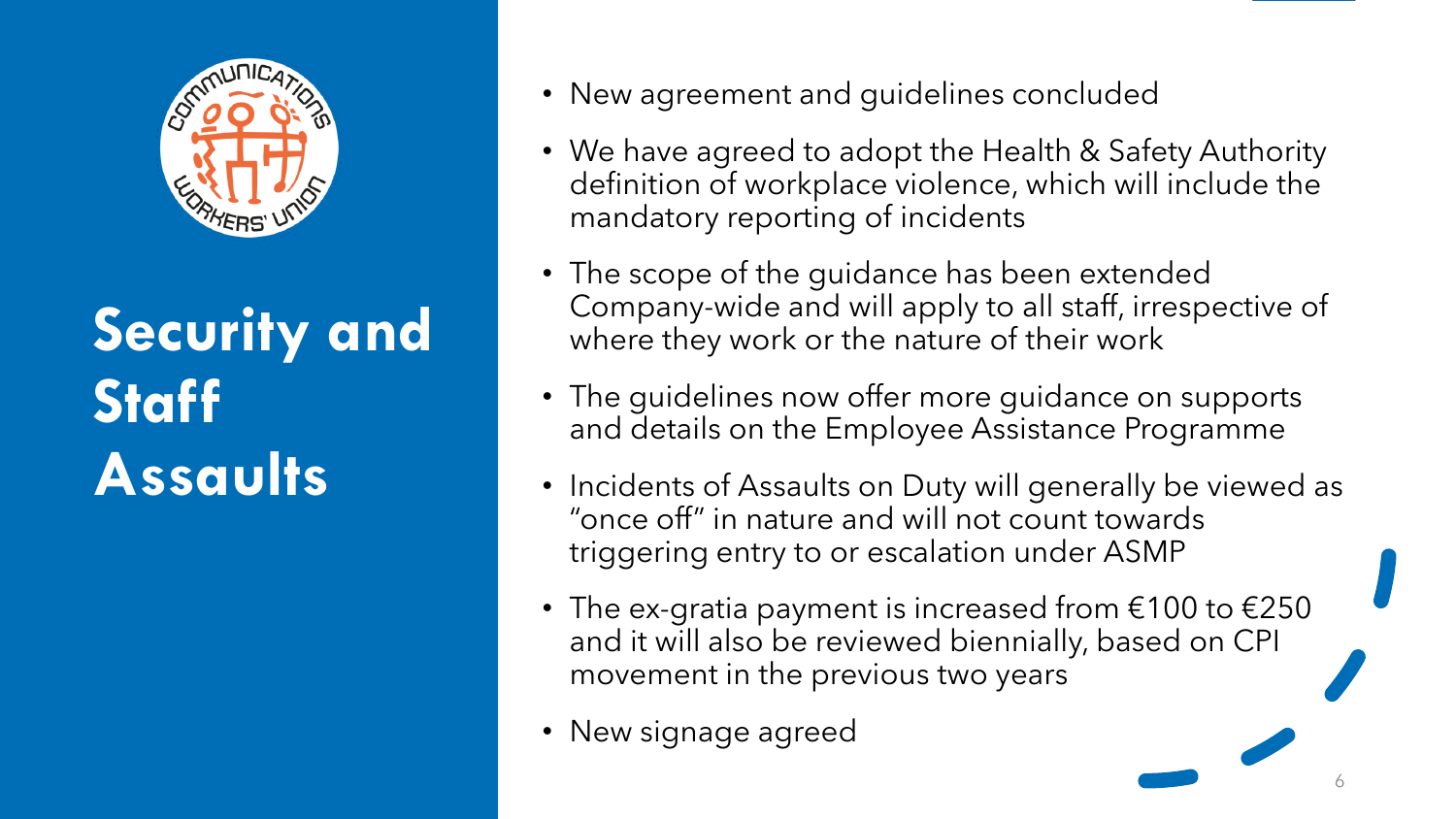

# Update on JCC Issues

- Full JCC Meeting 29th April 2022
	- Outstanding claims agreed to be finalised to a conclusion
	- Company has not committed to finalising them al positively
	- Company committed to finalising agreement on the consolidation of change allowance for patrol, cleaners and working leaders in the coming weeks
- Sign off on the following
	- Security Review
	- Dignity at Work
	- Review of Healthwave
	- Right to Disconnect